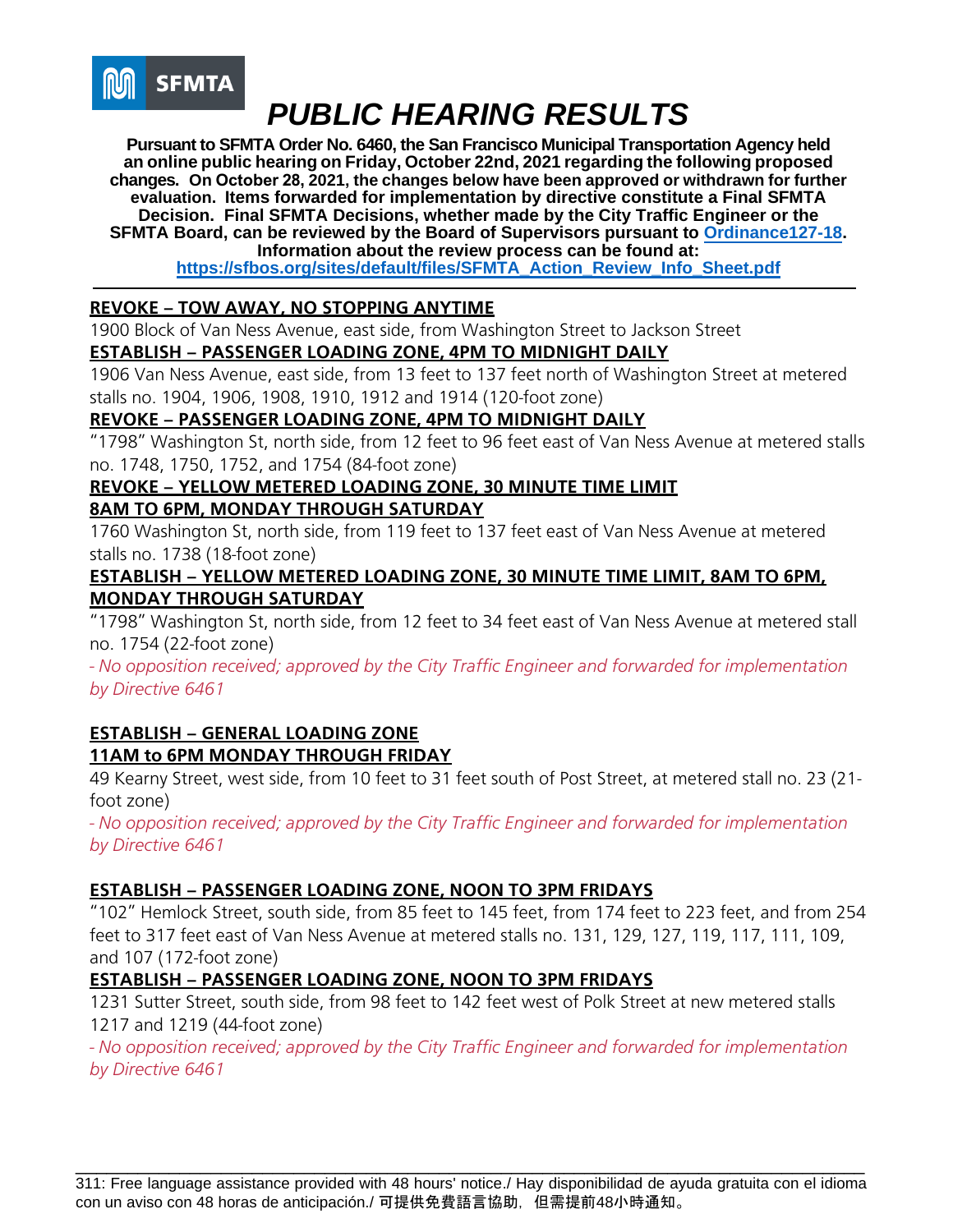

**Pursuant to SFMTA Order No. 6460, the San Francisco Municipal Transportation Agency held an online public hearing on Friday, October 22nd, 2021 regarding the following proposed changes. On September 30, 2021 the changes below have been approved or withdrawn for further evaluation. Items forwarded for implementation by directive constitute a Final SFMTA Decision. Final SFMTA Decisions, whether made by the City Traffic Engineer or the SFMTA Board, can be reviewed by the Board of Supervisors pursuant to [Ordinance 127-18.](https://sfbos.org/sites/default/files/o0127-18.pdf) Information about the review process can be found at: [https://sfbos.org/sites/default/files/SFMTA\\_Action\\_Review\\_Info\\_Sheet.pdf](https://sfbos.org/sites/default/files/SFMTA_Action_Review_Info_Sheet.pdf)**

## **ESTABLISH – YELLOW ZONE, METERED COMMERCIAL LOADING,**

**7AM TO 6PM, MONDAY THROUGH SATURDAY**

"161" 9th Street, east side, from 10 feet to 54 feet south of Natoma Street (44-foot zone)

#### **ESTABLISH – WHITE ZONE, ACCESSIBLE PASSENGER LOADING AT ALL TIMES**

"165" 9th Street, east side, from 34 feet to 100 feet north of Howard Street (66-foot zone) **ESTABLISH – WHITE ZONE, ACCESSIBLE PASSENGER LOADING AT ALL TIMES**

"777" Natoma, south side, from accessible midblock ramp to 22 feet westerly and 44 feet easterly (66-foot zone)

#### **ESTABLISH – BLUE ZONE, DISABLED PARKING ONLY AT ALL TIMES**

"795" Natoma, south side, from 10 to 32 feet east of 9th Street (22-foot zone) *- No opposition received; approved by the City Traffic Engineer and forwarded for implementation by Directive 6461*

#### **ESTABLISH – DUAL USE ZONE: METERED YELLOW ZONE, COMMERCIAL LOADING 7AM TO 6PM, MONDAY THROUGH SATURDAY AND PASSENGER LOADING ZONE, 6PM TO 7AM DAILY**

220 Jones Street, east side, from 82 feet to 125 feet west of Turk Street at metered stalls no. 210 and 214 (43-foot zone)

*- No opposition received; approved by the City Traffic Engineer and forwarded for implementation by Directive 6461*

## **ESTABLISH – BLUE ZONE, DISABLED PARKING AT ALL TIMES**

"262" Clayton Street, east side, from 10 feet to 32 feet north of Fell Street (22-foot zone) **ESTABLISH – YELLOW ZONE, COMMERCIAL LOADING**

2095 Hayes Street, south side, from 4 feet to 26 feet east of Cole Street (22-foot zone) *- No opposition received; approved by the City Traffic Engineer and forwarded for implementation by Directive 6461*

#### **ESTABLISH – GREEN ZONE, 10-MINUTE LIMIT 9AM TO 6PM, MONDAY THROUGH SATURDAY**

"507" 39<sup>th</sup> Avenue, west side, from Geary Boulevard to 22 feet southerly (22-foot zone) *- No opposition received; approved by the City Traffic Engineer and forwarded for implementation by Directive 6461*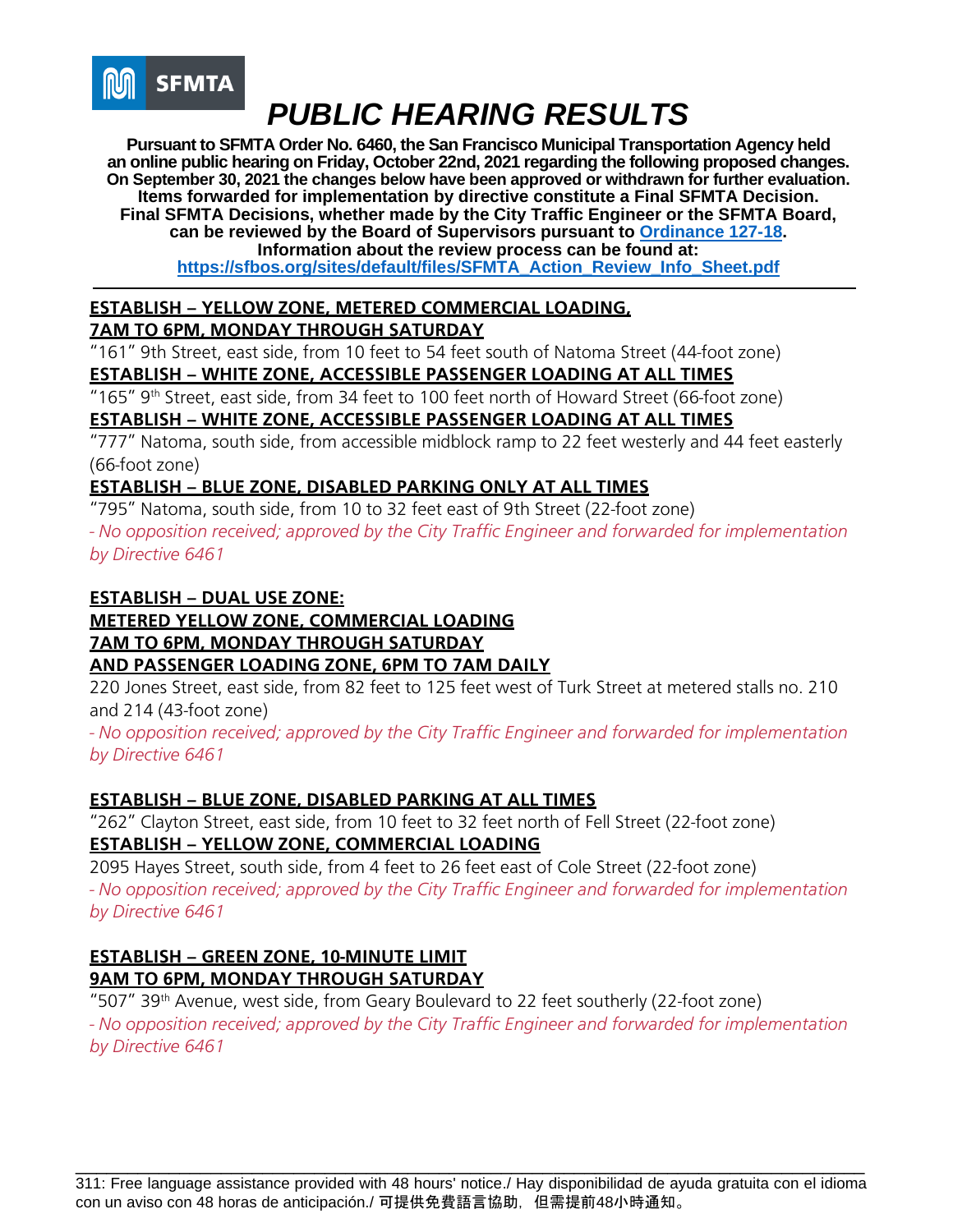

**Pursuant to SFMTA Order No. 6460, the San Francisco Municipal Transportation Agency held an online public hearing on Friday, October 22nd, 2021 regarding the following proposed changes. On September 30, 2021 the changes below have been approved or withdrawn for further evaluation. Items forwarded for implementation by directive constitute a Final SFMTA Decision. Final SFMTA Decisions, whether made by the City Traffic Engineer or the SFMTA Board, can be reviewed by the Board of Supervisors pursuant to [Ordinance 127-18.](https://sfbos.org/sites/default/files/o0127-18.pdf) Information about the review process can be found at: [https://sfbos.org/sites/default/files/SFMTA\\_Action\\_Review\\_Info\\_Sheet.pdf](https://sfbos.org/sites/default/files/SFMTA_Action_Review_Info_Sheet.pdf)**

## **ESTABLISH – ACCESSIBLE SHUTTLE BUS LOADING ZONE AT ALL TIMES**

513 Parnassus Avenue, south side, from 3<sup>rd</sup> Avenue to 110 feet easterly (110-foot zone) *- No opposition received; approved by the City Traffic Engineer and forwarded for implementation by Directive 6461*

## **ESTABLISH – METERED YELLOW ZONE, COMMERCIAL LOADING 7AM TO 6PM, MONDAY THROUGH SATURDAY**

615 Grant Avenue, west side, from 47 feet to 91 feet west of California Street at metered stalls no. 607 and 609 (44-foot zone)

*- No opposition received; approved by the City Traffic Engineer and forwarded for implementation by Directive 6461*

#### **ESTABLISH – ACCESSIBLE PASSENGER LOADING ZONE, 7AM TO 10PM DAILY**

675 18th Street, south side, from 22 feet to 109 feet and from 118 to 140 west of Third Street (109 foot zone)

#### **ESTABLISH – ACCESSIBLE PASSENGER LOADING ZONE, 7AM TO 10PM DAILY**

729 Tennessee Street, east side, from 95 feet to 161 feet south of 18<sup>th</sup> Street (66-foot zone)

## **ESTABLISH – YELLOW ZONE, METERED COMMERCIAL LOADING**

#### **7AM TO 6PM, MONDAY THROUGH SATURDAY**

2120 Third Street, west side, from 14 feet to 105 feet south of 18<sup>th</sup> Street, at new metered stalls no. 4, 6, 8, and 10 at multispace 203-21002 (91-foot zone)

## **REVOKE – YELLOW ZONE, COMMERCIAL LOADING**

#### **7AM TO 6PM, MONDAY THROUGH SATURDAY**

2120 Third Street, west side, from 190 feet to 212 feet south of 18<sup>th</sup> Street, at metered stall no. 22 at multispace 203-21002 (22-foot zone)

*- No opposition received; approved by the City Traffic Engineer and forwarded for implementation by Directive 6461*

#### **ESTABLISH – YELLOW ZONE, COMMERCIAL LOADING 7AM TO 6PM, MONDAY THROUGH SATURDAY**

723 Clementina Street, east side, from 141 feet to 161 feet south of 8<sup>th</sup> Street (20-foot zone) *- No opposition received; approved by the City Traffic Engineer and forwarded for implementation by Directive 6461*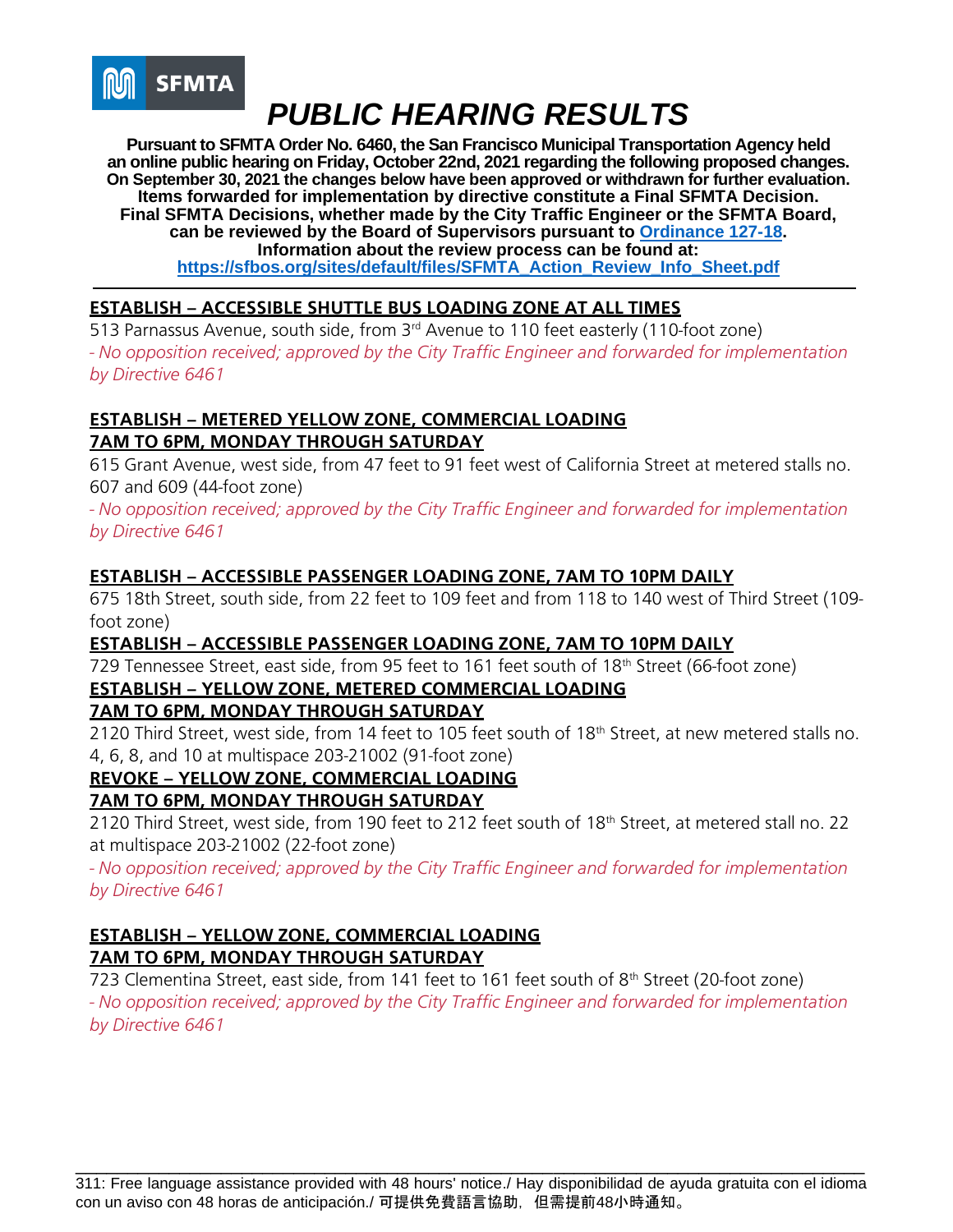

**Pursuant to SFMTA Order No. 6460, the San Francisco Municipal Transportation Agency held an online public hearing on Friday, October 22nd, 2021 regarding the following proposed changes. On September 30, 2021 the changes below have been approved or withdrawn for further evaluation. Items forwarded for implementation by directive constitute a Final SFMTA Decision. Final SFMTA Decisions, whether made by the City Traffic Engineer or the SFMTA Board, can be reviewed by the Board of Supervisors pursuant to [Ordinance 127-18.](https://sfbos.org/sites/default/files/o0127-18.pdf) Information about the review process can be found at: [https://sfbos.org/sites/default/files/SFMTA\\_Action\\_Review\\_Info\\_Sheet.pdf](https://sfbos.org/sites/default/files/SFMTA_Action_Review_Info_Sheet.pdf)**

#### **ESTABLISH – GREEN ZONE, 10-MINUTE LIMIT 9AM TO 6PM, MONDAY THROUGH SATURDAY**

988 Sutter Street, north side, from 50 feet to 90 feet east of Hyde Street (40-foot zone) *- No opposition received; approved by the City Traffic Engineer and forwarded for implementation by Directive 6461*

## **REVOKE - PASSENGER LOADING ZONE, 7 AM TO 3PM SCHOOL DAYS**

1050 York Street, west side, from 207 feet to 287 feet south of 22<sup>nd</sup> Street (80-foot zone) **ESTABLISH – ACCESSIBLE SCHOOL BUS LOADING ZONE, 2PM TO 5PM SCHOOL DAYS** 1050 York Street, west side, from 207 feet to 327 feet south of 22<sup>nd</sup> Street (120-foot zone) **ESTABLISH – ACCESSIBLE PASSENGER LOADING ZONE, 7AM TO 9AM AND 2PM TO 6PM SCHOOL DAYS**

2437 Bryant Street, east side, from 13 feet to 133 feet south of the north property line (120-foot zone)

*- No opposition received; approved by the City Traffic Engineer and forwarded for implementation by Directive 6461*

## **ESTABLISH - GENERAL LOADING ZONE, 12PM TO 9PM DAILY**

1130 4th Street, west side, from 113 feet to 134 feet south of Channel Street, at metered stall no. 1112 (21-foot zone)

*- No opposition received; approved by the City Traffic Engineer and forwarded for implementation by Directive 6461*

## **ESTABLISH – YELLOW ZONE, COMMERCIAL LOADING 9AM TO 6PM, MONDAY THROUGH FRIDAY**

1135 4<sup>th</sup> Street, east side, from 172 feet to 234 feet south of Channel Street, at metered stalls no. 1115, 1117, and 1119 (62-foot zone)

*- No opposition received; approved by the City Traffic Engineer and forwarded for implementation by Directive 6461*

## **ESTABLISH – PASSENGER LOADING ZONE 8AM TO 10AM AND 3PM TO 6 PM, MONDAY THROUGH SATURDAY**

1133 South Van Ness Avenue, east side, from 90 feet to 134 feet south of 22nd Street (44-foot zone)

*- Comments received; item reviewed and forwarded for implementation by Directive 6461.*